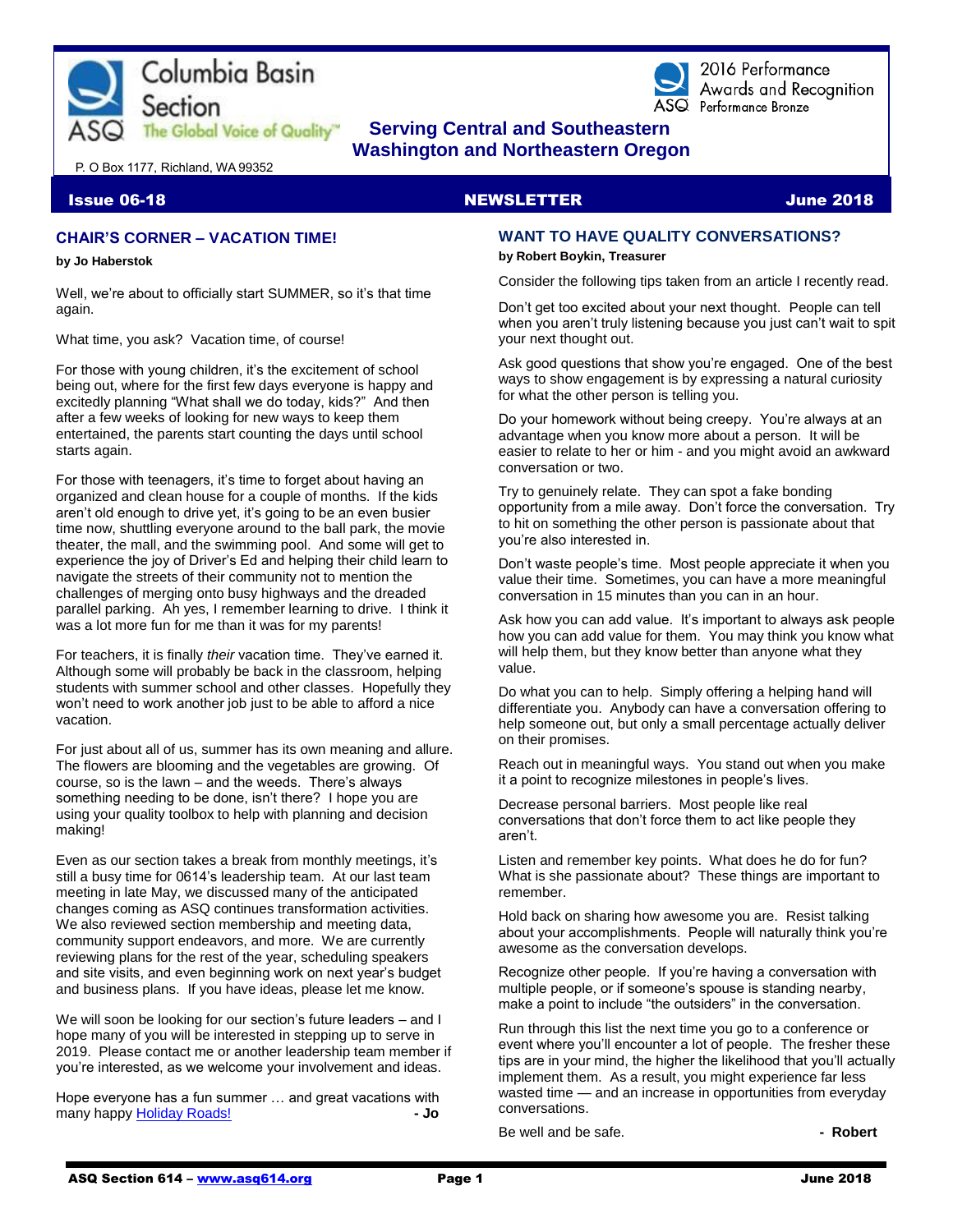### **JUNE MEMBER GIFTS: CERTIFICATION**

ASQ has granted nearly 500,000 certifications around the world and across industries since the first certification exam was held in 1968. Certification from ASQ is formal recognition of comprehension of and proficiency in a specific body of knowledge.

As an ASQ member, you receive discounts on certification exams and are also able to receive 0.5 RUs for every 12 months of membership (which can be applied to your recertification requirements).

This month's free member gift celebrates  $ASQ's 50<sup>th</sup>$ anniversary of certification, and includes the following:

- Webcast: How to Break Into Quality Engineering a CQE's Personal Story
- Webcast: CMQ/OE Body of Knowledge Review and Exam Prep
- Webcast: Preparing for a Certification Examination
- Webcast: Certification Tips, Tricks, and Traps
- E-Book: The Certified Quality Engineer Handbook, Third Edition
- E-Book: The Quality Improvement Handbook, Second Edition
- E-Book: The Certified Manager of Quality/Organizational Excellence Handbook, Third Edition

To access your free member gifts by June 30, click [here.](http://asq.org/membership/members/gift/?utm_campaign=communications%5Ffff%5F6%2E8%2E18&utm_medium=email&utm_source=email) Additional resources related to certification are also available on ASQ's Certificatio[n website.](https://asq.org/cert/catalog)

## **THE POWER OF A POSITIVE TEAM NEW BOOK BY JON GORDON**

Check out worldwide best-seller Jon Gordon's 18<sup>th</sup> book: The Power of a Positive Team. In promotions for the book's release, Gordon said he still remembers writing his first book, getting rejected many times by



publishers, and wondering if he would ever get a book published. In hindsight, he said it's a good lesson on persistence and what can be accomplished with a positive and supportive team.

This book shares the proven principles and practices that build great teams - and provides practical tools to help teams overcome negativity and enhance their culture,

communication, connection, commitment and performance. It includes a number of inspiring examples from well-known business and sports organizations.

Want to check it out? You can download and read a sample chapte[r here.](https://myresponse.wufoo.com/forms/positive-teams-preview-chapter/) For more information or to purchase the book, click [here.](https://www.amazon.com/Power-Positive-Team-Principles-Practices/dp/1119430240/ref=as_li_ss_tl?ie=UTF8&qid=1527856960&sr=8-3&keywords=positive+team&linkCode=sl1&tag=hlg2-20&linkId=0e39197a858aed3cbf5602fc53d33858)

### **ASQ TV - MANAGING BUSINESS PERFORMANCE THROUGH METRICS**

Fabrice Bouchereau, Senior Systems Improvement Facilitator, ProcessZen Consulting, discusses the importance of not only having measurements, but also taking the time to understand what those measurements should be, and to focus on the Key Performance Indicators.

Click [here](http://videos.asq.org/managing-business-performance-through-metrics?utm_campaign=communications_insider%20_01242018) to view the video.

### **ASQ'S ROADMAP FOR GROWTH: HOLD, BUILD, GROW**

ASQ's Roadmap for Growth strategy is designed to accelerate engagement with existing members and identify opportunities for growth. To continue to be the foremost leader of quality and the community of choice, the roadmap focuses on three key objectives:

- **HOLD** onto members and customers by increasing value and satisfaction
- **BUILD** communities and solutions through collaboration with members, customers, and thought leaders
- **GROW** ASQ by elevating and accelerating a culture of excellence across individuals and organizations

In case you have not yet read about the 2018 Ideas to Action Gathering (ITAG), which was held in Seattle in early May, click [here](http://asq.org/members/leaders/2018/05/2018-itag-summary.pdf?utm_source=emai) for a summary.

### **GET YOUR TEAMSTHE RECOGNITION THEY DESERVE**

ASQ's International Team Excellence Award (ITEA) program is a great way to share with a global audience how your team uses quality tools and concepts to make improvements in areas such as customer satisfaction, waste reduction and more.

Why ITEA?

- Learn from other teams and benchmark your results
- Gain recognition for your organization's continuous improvement efforts
- Gain recognition for members of your high performing teams

Check out this informative [video](http://send.asq.org/link.cfm?r=O4fm4FESIoti18Gkq1PUMw~~&pe=Wu59aghhY8n66SX8BFSqGFbTfaFPnyJomCNOxUUsToLC_WlO2Py5e6ZcbUfmw-dWMw0kBgGd5owWRqpVjYubvw~~&t=r1UE11-zK030Mb9rICsbDg~~) featuring judges, teams and managers sharing why they participate in ITEA.

Intent to submit forms for the 2018 program are due soon. Click [here](https://asq.org/programs/team-excellence/about#timeline19?utm_source=email&utm_medium=email&utm_campaign=marketing_itea_em1_031518) for more information or email *itea@asq.org* with questions.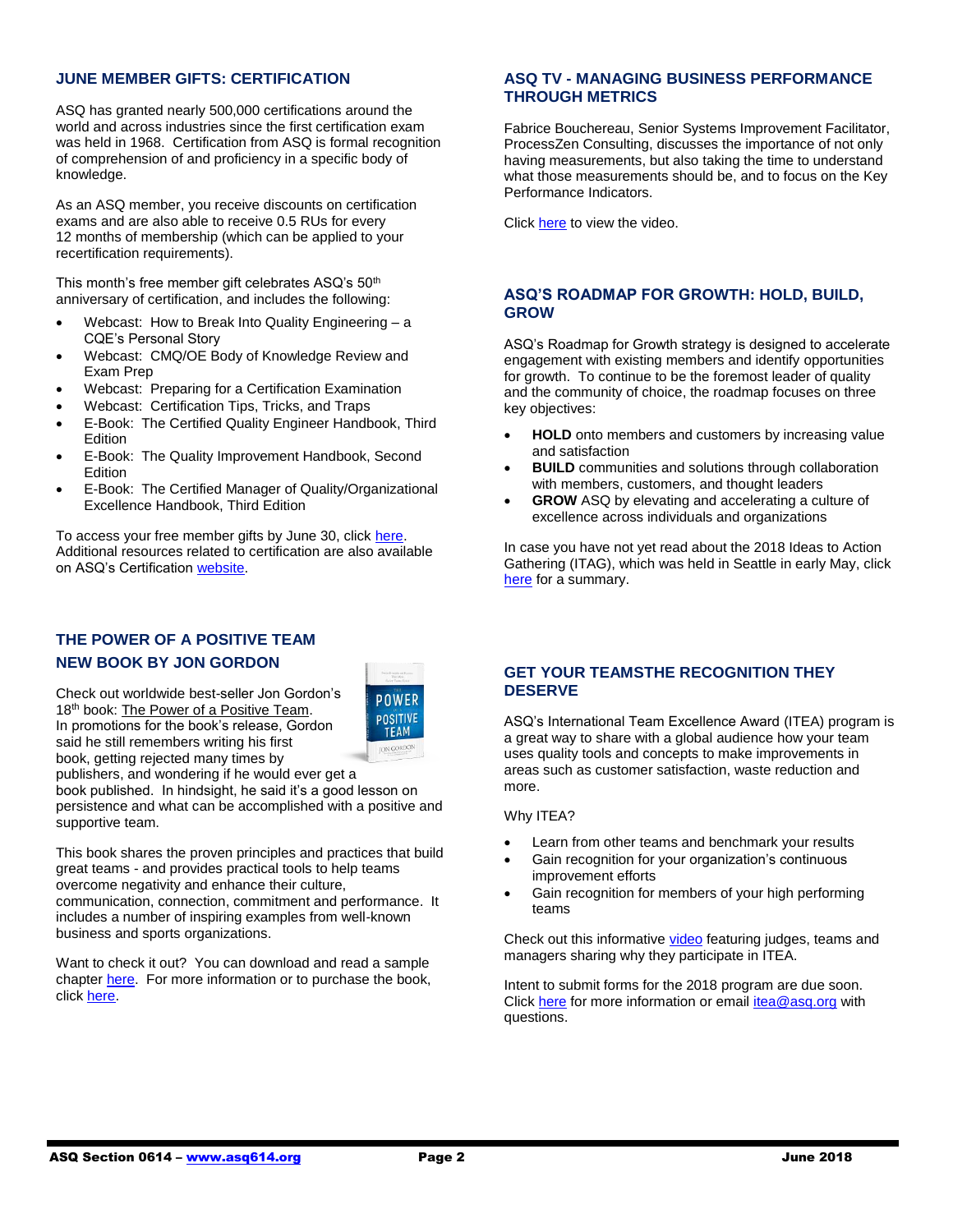### **JULY TRAINING IN DENVER**

Have some fun – and learn something, too – in Denver next month! Check out Elitch Gardens Theme & Water Park, visit Pikes Peak and the United States Air Force Academy, go on a tour of Rocky Mountain National Park, or zipline in the Rockies. Sign up for some training and you'll have a great excuse to make the trip.

Check out these ASQ courses being offered there in July:

- Corrective and Preventive Action
- Integrated Quality Management
- Cost of Quality: Finance for Continuous Improvement

And many more! [Click here](https://asq.org/training/catalog?loc=ca-sanfrancisco&utm_source=email&utm_medium=email&utm_campaign=marketing_training_pubcourses_022018) for more information and to register for one or more of these courses.

## **UPCOMING BLUE RIDGE LUNCHTIME WEBINARS**

ASQ Blue Ridge Section 1108 is offering more free webinars in July and August. ASQ membership is not required to attend, so please share with others who may also be interested. Most webinars are held at lunchtime – Eastern Standard Time (EST). There is no charge for attendance.

**July 10:** *Managing Change? Welcome Aboard a Never Ending, But Oh! So Rewarding, Adventure*

**July 17**: *Influencing without Authority: Because You ARE a Project Manager*

**July 24:** *Implementing Change: A Systematic Method for Overcoming Organizational Resistance*

**July 31:** *Hacks for Effective Problem Solving*

**August 9:** *Systems Thinking into 2018 – Yes, We Still Need It!*

**August 14:** *Fix Your Fights: Using Better Conflict Management Skills*

**August 23:** *How Mature Is Your Quality Culture?*

For more information about the topics/presenters, and to register for one (or all!) of these webinars, click [here.](http://www.blueridgeasq1108.org/upcoming-events/)

## **QUOTE OF THE MONTH**

"The word LISTEN contains the same letters as the word SILENT".

~Alfred Brendel

### **INSIDE OUT**

#### **by Jon Gordon**

*The following is an excerpt from his new book The Power of a Positive Team.*

A big part of the power of a positive team is knowing that you don't create the world outside in; you create it inside out. This means that your circumstances and the events that happen in the world are not meant to define you. You are meant to define your circumstances. The power is not in the circumstance, but rather in your state of mind and the love, passion, soul, purpose, and perspective that you create with.

Let's take traffic, for example. One day traffic really bothers you. Another day you are listening to a great song or podcast, you're in a great mood, and the traffic doesn't bother you. Is it the circumstance or your state of mind that produces how you feel? If it was the circumstance, your response to traffic would be the same, 100 percent of the time.

Remember that it's never about the circumstance. It's not the challenge, change, economy, adversity, or setback you and your team are facing. It's always your state of mind and your thinking that produces how you feel and respond.

Your company might be facing challenges, but you and your team can work positively and powerfully together and be a catalyst for the other departments. Your industry might be going through change and turmoil, but your team can change the industry by what you do together. Your school district might be dealing with budget cuts and change, but you can be a model school for everyone else to follow.

Don't look at the problems in the world and allow them to get you down. Look inside yourself and look at your team and decide to change the world inside out. Decide to show the world what a positive team looks like and what can be accomplished when a team works inside out. The power is on the inside, and when you and your team know this and live by it, you will create amazing and positive changes on the outside.

### **HELP ASQ DEVELOP NEXT YEAR'S WCQI PROGRAM**

ASQ is seeking volunteers to review presentation proposals for 2019 World Conference sessions.

Interested? Deadline to apply is July 6, 2018. [Submit your](http://send.asq.org/link.cfm?r=O4fm4FESIoti18Gkq1PUMw~~&pe=Dap1JxlMDPOL7Br1Z9Yej5iEgaS6N9QhMIc1C9bXc4WAP-TO8UdZMCBQFMB92hOGUAnKCIWx66pbm_2JqAs2xA~~&t=Md1FOgZ8Aq9o9tKbH2Enjw~~)  [reviewer application today.](http://send.asq.org/link.cfm?r=O4fm4FESIoti18Gkq1PUMw~~&pe=Dap1JxlMDPOL7Br1Z9Yej5iEgaS6N9QhMIc1C9bXc4WAP-TO8UdZMCBQFMB92hOGUAnKCIWx66pbm_2JqAs2xA~~&t=Md1FOgZ8Aq9o9tKbH2Enjw~~)

Have you moved recently? Has your email address changed? Help us keep you informed of Section 0614 events and information by periodically reviewing and updating your contact information and email preferences at [http://www.asq.org/.](http://www.asq.org/) Log in and click "My Account" to update your membership record. You can add or make email, address and phone changes there, and then be sure to also click on the "Opt In/Out" tab and check the "Member Communication" box and "Section Communication" to be sure you are subscribed to receive future Section communications.